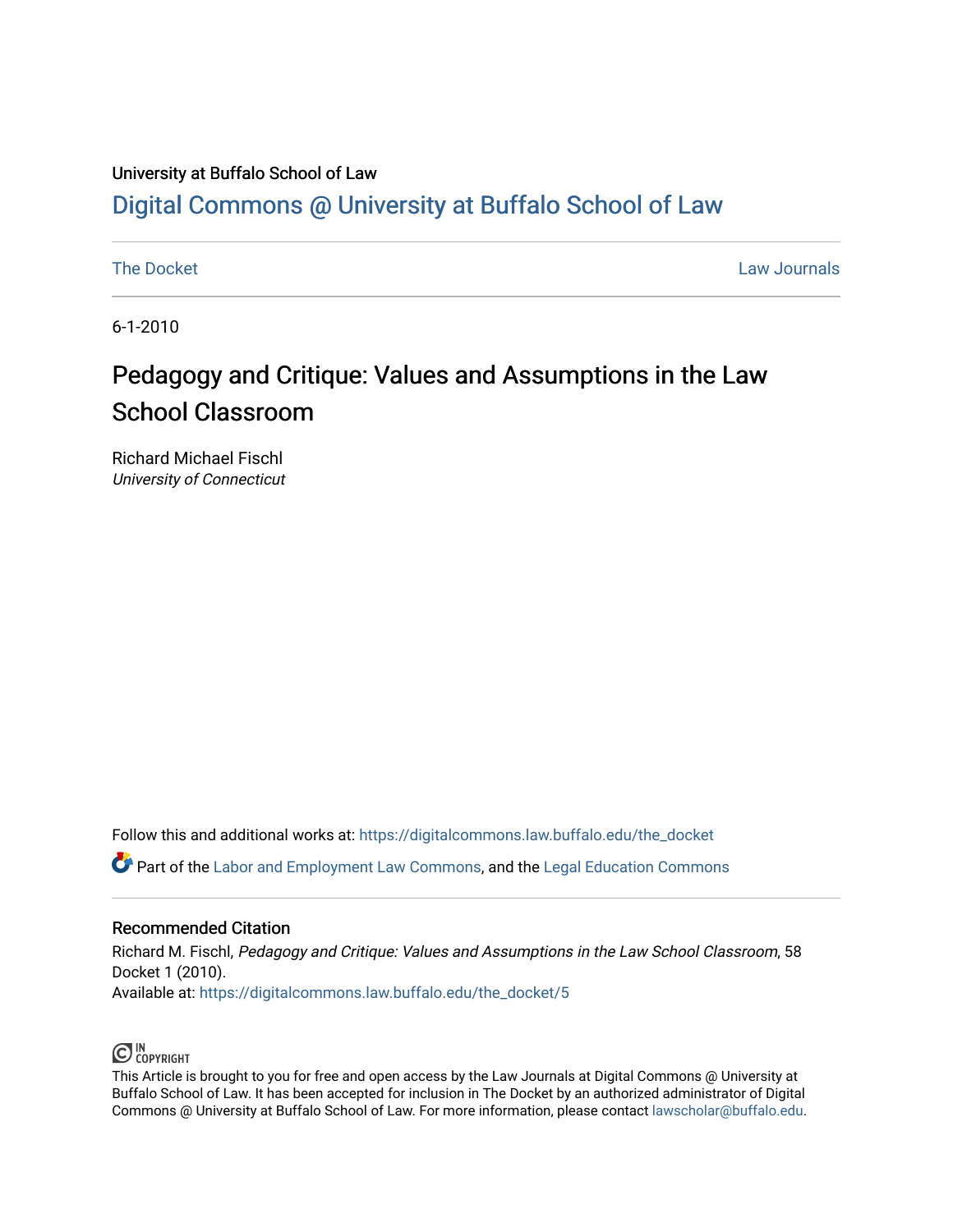# BUFFALO LAW REVIEW THE DOCKET

| VOLUME 58<br><b>JUNE 2010</b> | PAGES 1-14 |
|-------------------------------|------------|
|-------------------------------|------------|

### Pedagogy and Critique: Values and Assumptions in the Law School Classroom

### RICHARD MICHAEL FISCHL†

 An old joke has it that a rabbi, a minister, and a priest were out fishing when the weather took a sudden cooler turn. Without a word, the minister stepped out of the rowboat and walked across the water's surface to retrieve his jacket from shore. A short while later, the rabbi made the same journey, returning to the boat sweater in tow. The priest—experiencing chills from the weather as well as from witnessing his colleagues' seemingly miraculous if not entirely unprecedented feat—offered a silent prayer, stepped gingerly over the gunnel, and sank straight to the bottom of the lake. Whereupon the rabbi turned to the minister and said, "I guess we should have told him where the rocks are."

 Jim Atleson's Values and Assumptions in American Labor Law<sup>1</sup>—published just over a quarter century ago— set out to tell us where the rocks are in American labor law. Celebrated in a symposium hosted by the Baldy Center and

 $(1983).$ 1. JAMES B. ATLESON, VALUES AND ASSUMPTIONS IN AMERICAN LABOR LAW  $(1983).$ 

 † Professor of Law and Associate Dean for Research and Faculty Development, University of Connecticut. Many thanks to the editors of the Buffalo Law Review for their extraordinary patience and for providing this virtual platform for my much-delayed contribution to the symposium discussed in this essay; to Fred Konefsky and Dianne Avery for their gracious hospitality during the live event; to Fred and Dianne as well as to Karl Klare, Jeremy Paul, Kerry Rittich, and Jack Schlegel for thoughtful and encouraging reactions to an earlier draft; and to Jim Atleson, whose scholarship, teaching, and mentoring have set the standard for a generation of progressive labor scholars.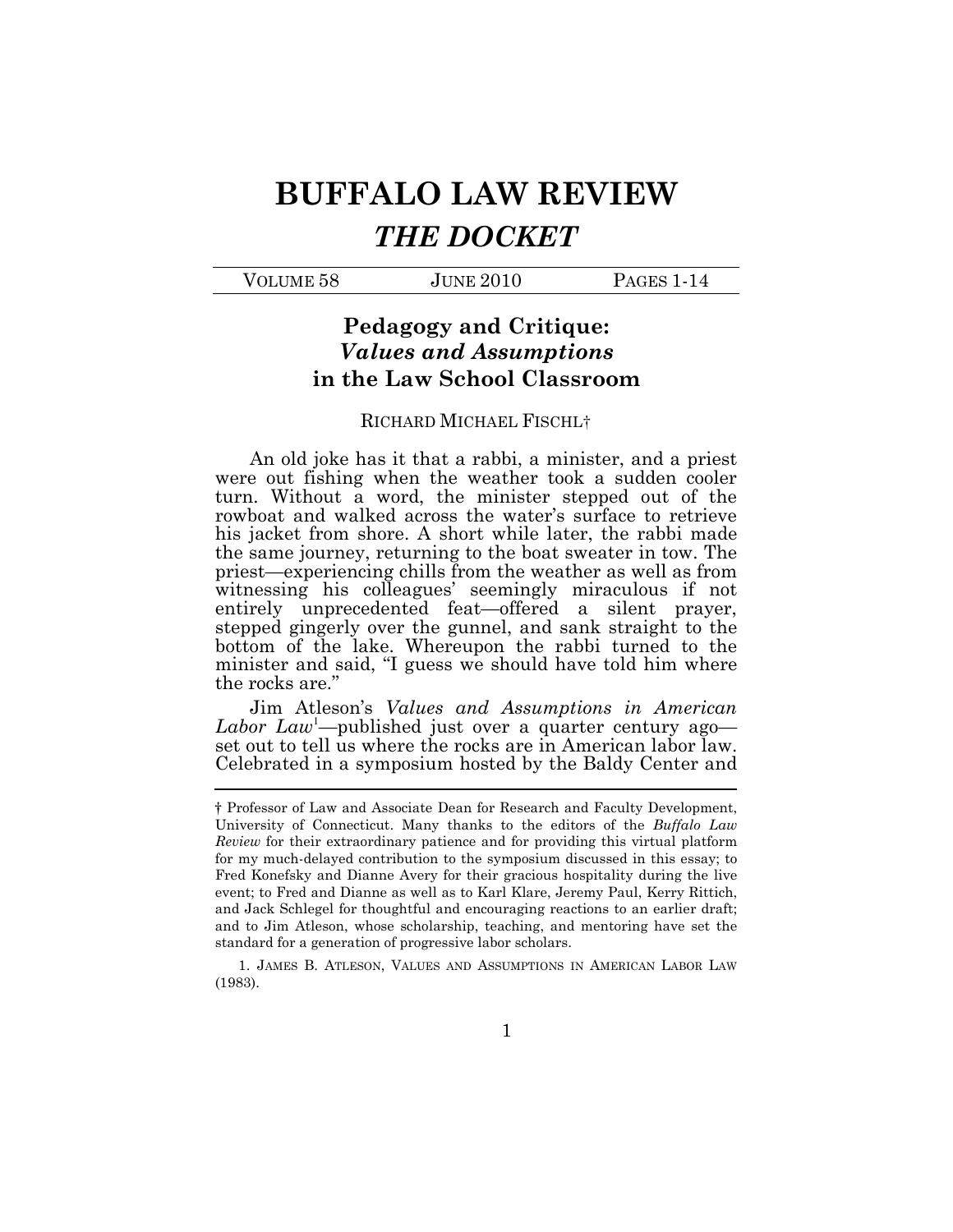recently published in the *Buffalo Law Review*,<sup>2</sup> the book was vengeance by scholars associated with critical legal studies ("cls")—the aim of which was to explore what "really" goes on beneath the surface of doctrinal analysis and apology. heard in my own first-year law classes circa 1975) and the contents of the judge's breakfast (in the dismissive sound- byte version). But the Reloaded Realism of cls focused part of a larger "demystification" project—traceable to the legal realists and reinvigorated with a nigh Oedipal Prior to cls—back when we were "all realists now"—the usual suspects were "policy" (per the Realist Lite line I instead on ideology as the animating force in law and legality.

 Ironically, critical scholars took the pretensions of doctrine far more seriously than had earlier demystification efforts—not for nothing were we called the New Langdells<sup>3</sup>—carefully exploring all the talk of rules and exceptions, principles and policies, statutory language and structure, legislative history and purposes, etc. for traces of unexamined ideological commitments that might be surfaced in the service of critique. And nowhere was that effort more fruitful than in the law of the workplace, where and Assumptions took its place alongside the similarly groundbreaking efforts of Karl Klare and Jim's late, greatly beloved colleague Alan Freeman.<sup>4</sup> —Jim's cls-distancing disclaimers notwithstanding—*Values* 

 A word or two about the crit-distancing. In the course of his remarks at the close of the live symposium, Jim was emphatic that Values and Assumptions was not a "critical" legal study." He struck a similar pose in the book itself, going out of his way to disassociate himself from the claims of his cls-identified contemporaries that the legal doctrine they were busy dismantling served "to make contingent

 Labor Law, A Twenty-Fifth Anniversary Retrospective, 57 BUFF. L. REV. 629  $(2009)$  [hereinafter Symposium]. 2. Symposium on James Atleson's Values and Assumptions in American

 and the Rise of the New Langdells, 62 N.Y.U. L. REV. 429 (1987). 3. See Joan C. Williams, Critical Legal Studies: The Death of Transcendence

 Antidiscrimination Law: A Critical Review of Supreme Court Doctrine, 62 MINN. L. REV. 1049 (1978); Karl E. Klare, Judicial Deradicalization of the Wagner Act and the Origins of Modern Legal Consciousness, 1937-1941, 62 MINN. L. REV. 265 (1978). 4. See Alan David Freeman, Legitimizing Racial Discrimination Through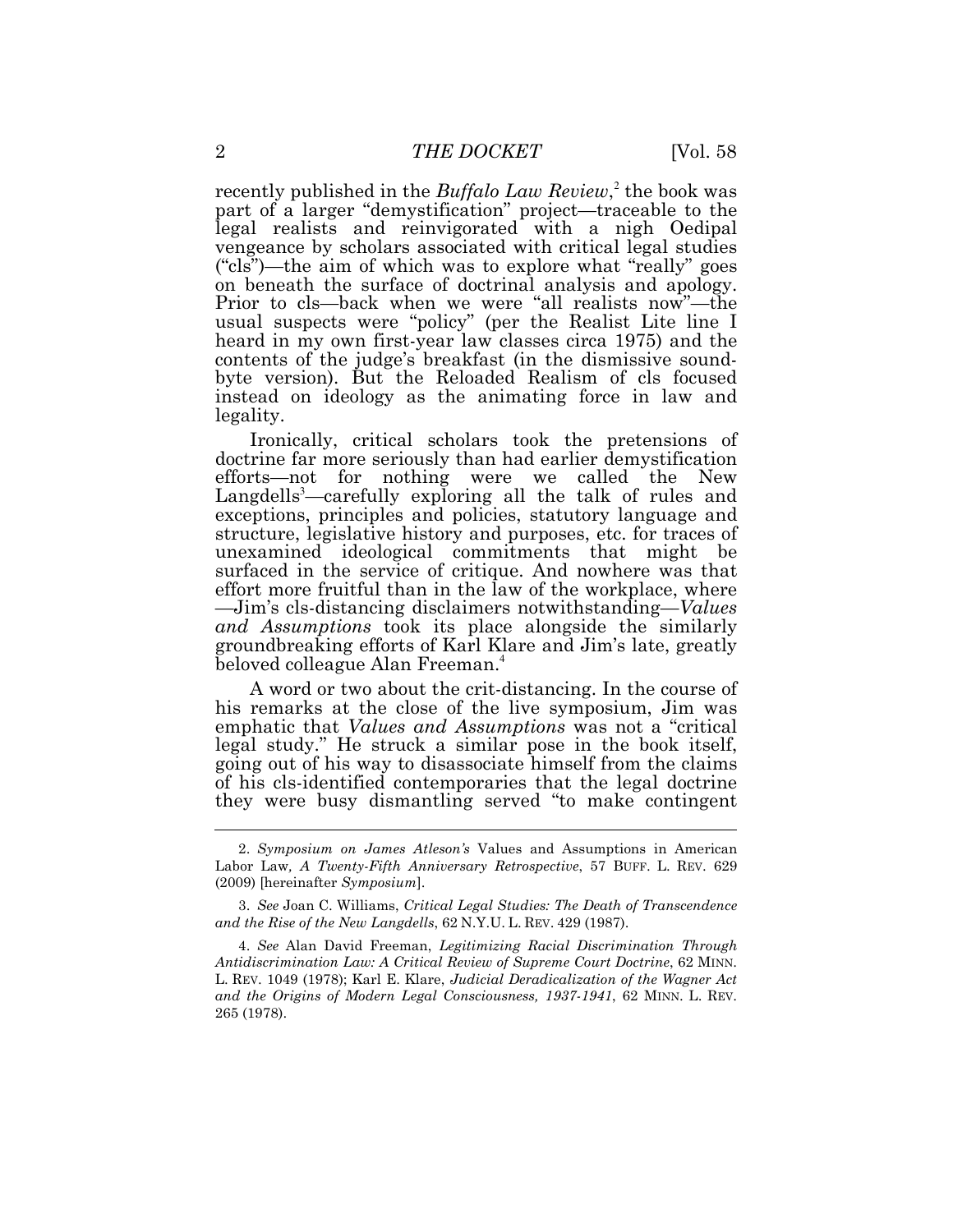political and social choices seem inevitable or natural."<sup>5</sup> same passage he pled guilty to "demystification"— forthrightly acknowledging that his aim was "to unmask or decode labor law"<sup>6</sup> —and, whatever the author's intentions, Values and Assumptions is a classic of the demystification makers reach contestable results despite their "just doin' my job, ma'am" professions. Indeed, Jim's comments at the symposium seemed to suggest that the reason for his their work as it was that the lumping offends his visceral contrarian streak, an attribute that for my money makes him more like other prominent first-generation crits rather (Been a long time since we've heard that line.) Yet in the genre, debunking legalist claims of doctrinal entailment to expose the ways in which judges and other legal decision dismay at being lumped together with his cls-identified contemporaries was not as much that he disagreed with than less.

Values contemporaneous critical scholarship in two important respects, and each of those differences may help account for the book's enthusiastic reception among most labor law scholars, crit-distancing and otherwise. There was first Jim's decision to put that felicitous appellation—"values and assumptions"—in lights, while relegating talk of "demystification" and "unmasking" to a footnote at the back  $\ddot{\phantom{0}}$ of the sort one might have encountered in the Lizard, the official samizdat-style paper of cls for a brief period in the mid-1980s.<sup>7</sup> "Values and assumptions" is an expression you can pretty safely take home to Mom, and attributing the disconnect between decidedly anti-labor Supreme Court over far better in polite company than more muscular claims about decision making driven by "ideology" likely would have. But Values and Assumptions did differ from of the book and avoiding altogether any reference to "deconstruction," "trashing," and other scary-sounding lingo opinions and the far more pro-labor statute they were purporting to interpret to "values and assumptions" went

 Konefsky, James B. Atleson and the World of Labor Law Scholarship, 57 BUFF. L. REV. 629, 639-41 (2009) (oral history quoting Atleson to the same effect). 5. ATLESON, supra note 1, at 181 n.4; see also Dianne Avery & Alfred S.

<sup>6.</sup> ATLESON, supra note 1, at 181 n.4.

 the AALS, 75 UMKC L. REV. 1161 (2007). 7. See generally Gary Minda, Remembering the Eighties: The Lizard Goes to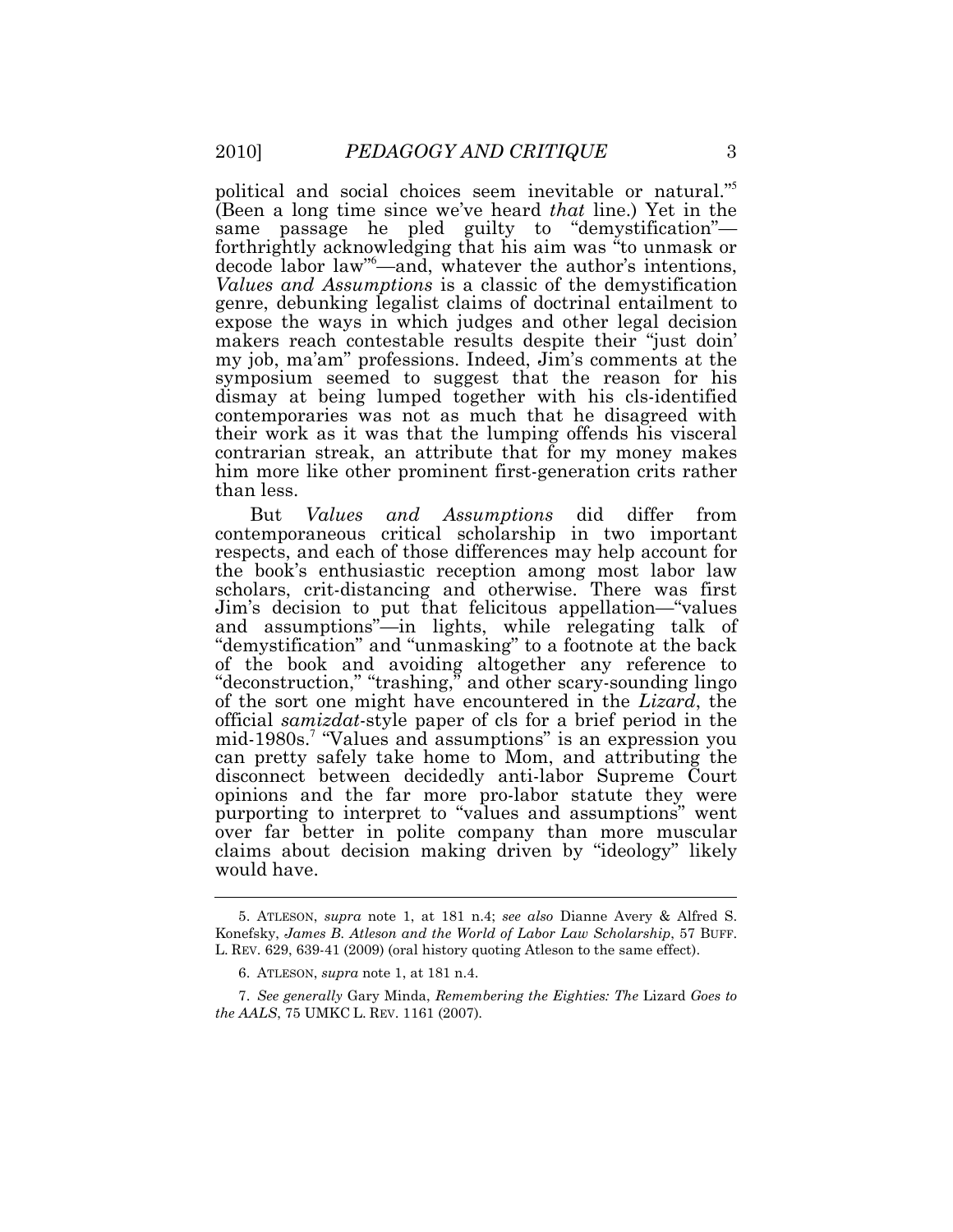This, I would argue, was more a rhetorical difference and assumptions" Jim famously uncovered—the "rocks" hidden beneath the surface of doctrinal profession—were profoundly ideological: that "the continuity of production must be maintained" (and the statutory right to strike thus not to exploit the privileges and loopholes of labor law); that employees—much like the servants of nineteenth-century common law—owed a non-reciprocal duty of "respect and employees were merely guests in the workplace and their statutory rights thus had to "compete with shadowy notions about employer ownership"; and finally that employees the "inherent and exclusive managerial rights of employers."<sup>8</sup> Referring to these notions as "values and assumptions"—rather than, say, as the Five Pillars of than one of substance, for the doctrine-trumping "values narrowly circumscribed); that "employees, unless controlled, will act irresponsibly" (whereas employers could be trusted deference" to their masters that "need not be earned but, rather, was implicit in the employment relationship"; that could play only a subservient role in workplace governance because a full and genuine partnership would interfere with Capitalist Oppression—softened the blow of what was otherwise a deeply convention-challenging account of American labor law.

 Jim's book departed from what was widely assumed to be cls orthodoxy in a second respect (and don't get me started on the causes and consequences of *this* assumption). Referring to the patterns of thought he exposed and critiqued as "values and assumptions" avoided the suggestion that legal decision making is the product of some sort of ruling class conspiracy, leaving open the kinder and gentler possibility that judges are among the mystified rather contemporaneous cls work took as its starting point a critique rather than an embrace of such "vulgar Marxist" notions (in the formulation used by many early crits, doing some distancing of their own) and explored a considerably more complex relationship between ideology and law than what was (and still is) frequently attributed to scholars associated with cls. And in retrospect Jim's shorthand phrase may have erred in the opposite direction, suggesting as it did a benign dynamic of individual rather than social than the mystifiers. To be sure, most

<sup>8.</sup> ATLESON, supra note 1, at 7-9.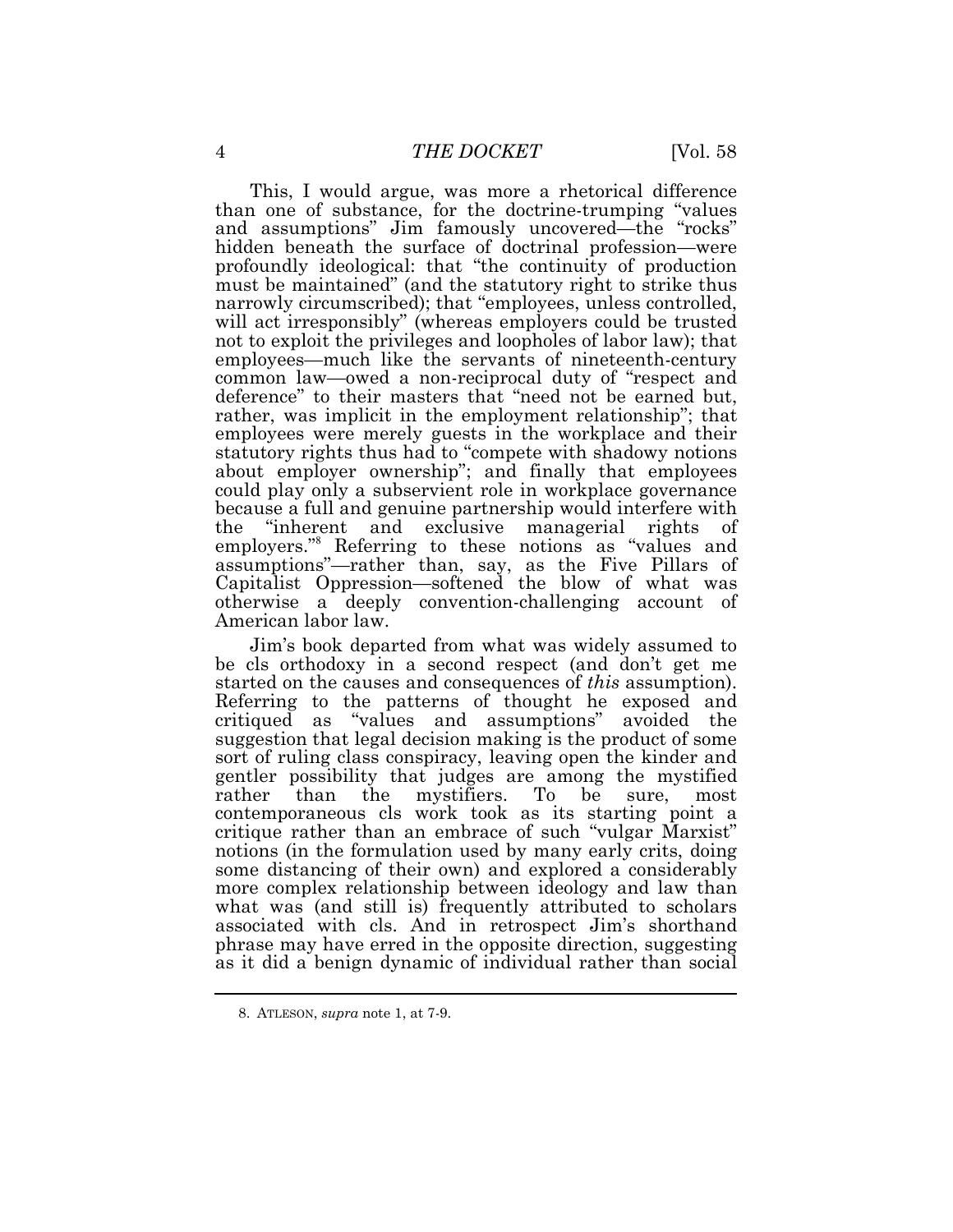provenance; who among us, after all, doesn't have values mainstream academics to dismiss an account of judicial decision making based on unexamined "values and assumptions" than it would have been had Jim ascribed the dynamic he so astutely unveiled to one big capitalist plot. and assumptions? But it was far more difficult for

that its basic point was undeniably *right*. To mention just a few from the long list of labor law decisions scrutinized in Values and Assumptions, there's the famous dictum from Mackay Radio<sup>9</sup> (now routinely treated as law) that employers may permanently replace strikers despite a provision in the National Labor Relations Act declaring that "[n]othing in this [Act] shall be construed so as to interfere with or impede or diminish in any way the right to strike[;]"<sup>10</sup> there's the holding in  $First$  National  $M$ aintenance<sup>11</sup> that employers may cease operations without consulting the union representing their employees despite a statutory provision requiring collective bargaining over decisions affecting "rates of pay, wages, hours of punish employees who refuse to work for fear of abnormally language of the statute—but also the objective accuracy of their assessment under a judicially improvised requirement that the feared conditions "actually obtain."<sup>15</sup> At all events, the principal reason for the book's continuing influence and nigh iconic status in our field is employment, or other conditions of employment[;]"<sup>12</sup> and there's the holding in Gateway  $Coal<sup>13</sup>$  that employers may dangerous conditions unless the refusing employees establish not only their "good faith"<sup>14</sup>—as required by the

As Jim convincingly demonstrated,<sup>16</sup> decisions like these are commitments—however conscious and whatever we call far more plausibly attributable to extra-legal

<sup>9.</sup> NLRB v. Mackay Radio & Tel. Co., 304 U.S. 333, 345 (1938).

<sup>10.</sup> National Labor Relations Act § 13, 29 U.S.C. § 163 (2006).

<sup>11.</sup> First Nat'l Maint. Corp. v. NLRB, 452 U.S. 666, 674-86 (1981).

<sup>12.</sup> National Labor Relations Act § 9(a), 29 U.S.C. § 159(a) (2006).

<sup>13.</sup> Gateway Coal Co. v. United Mine Workers, 414 U.S. 368 (1974).

<sup>14.</sup> Labor Management Relations Act § 502, 29 U.S.C. § 143 (2006).

<sup>15.</sup> Gateway Coal, 414 U.S. at 386.

 (discussing First National Maintenance), 97-107 (discussing Gateway Coal). 16. See ATLESON, supra note 1, at 19-34 (discussing Mackay Radio), 111-35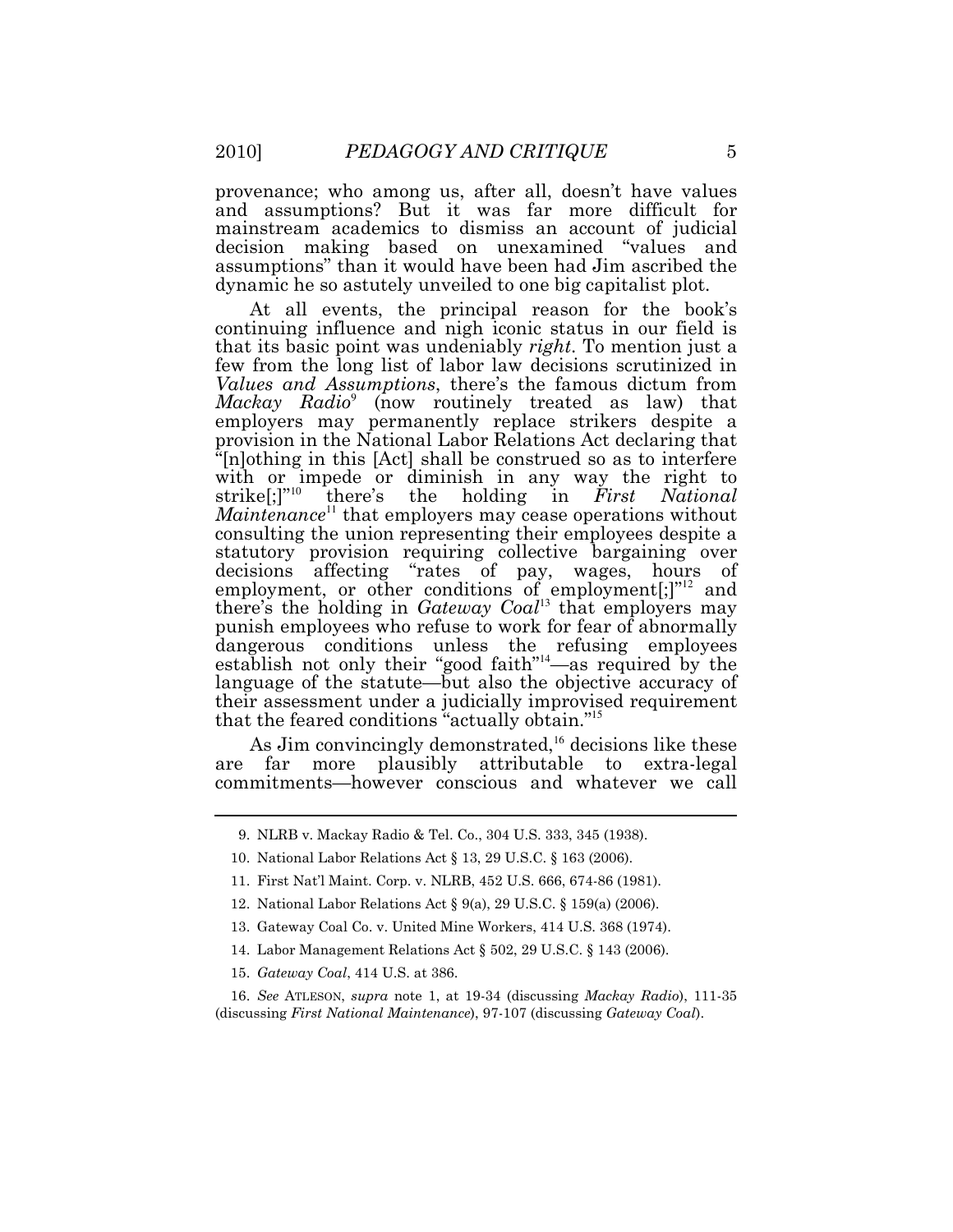them—than to the supposed entailments of legal reasoning. an impressive line-up of contemporary labor scholars and practitioners attest, that core insight continues to guide progressive work in the labor law field to this day.<sup>17</sup> And as the papers in the published symposium authored by

\* \* \* \* \*

 I want to focus the remainder of my essay on a related but distinct legacy of *Values and Assumptions*—on the role it played in the teaching of labor law during the decade or two following its publication. Until I re-read the book in preparation for the live symposium, I had forgotten that it begins with a story about an incident in a labor law class Jim taught early in his career. A puzzled student—reacting to decisions like those recounted a moment ago—asked why courts kept ignoring employee rights that were "clearly and unequivocally set out in the National Labor Relations Act" in favor of limitations that were "neither discussed in the question inspired thus: legislative debates and reports nor expressed in the statute."<sup>18</sup> Jim described the St. Paul moment that the

 I began patiently to answer with the verities I had been taught, that no statute or right is absolute and that all rights had to be balanced against competing interests. I could not continue. Suddenly, the traditional dogma no longer made sense. Removing blinders does not, in itself, create understanding. This book is an attempt to answer the question.<sup>19</sup> attempt to answer the question.

 In Jim's characteristically modest account, then, a student is the source of the question that . . . well, killed conventional legal studies, and the initial audience for Jim's attempt to grapple with it was a law school class.

Jim dichotomous dimensions of legal academia—teaching and introduction to first-generation cls work was Duncan Kennedy's Contracts course in the fall of 1975, and his thus "broke the seal" between frequently scholarship—and in this he was not alone. My own seminal critical legal study—Form and Substance in Private

<sup>17.</sup> See Symposium, supra note 2.

<sup>18.</sup> ATLESON, supra note 1, at 1.

<sup>19.</sup> Id.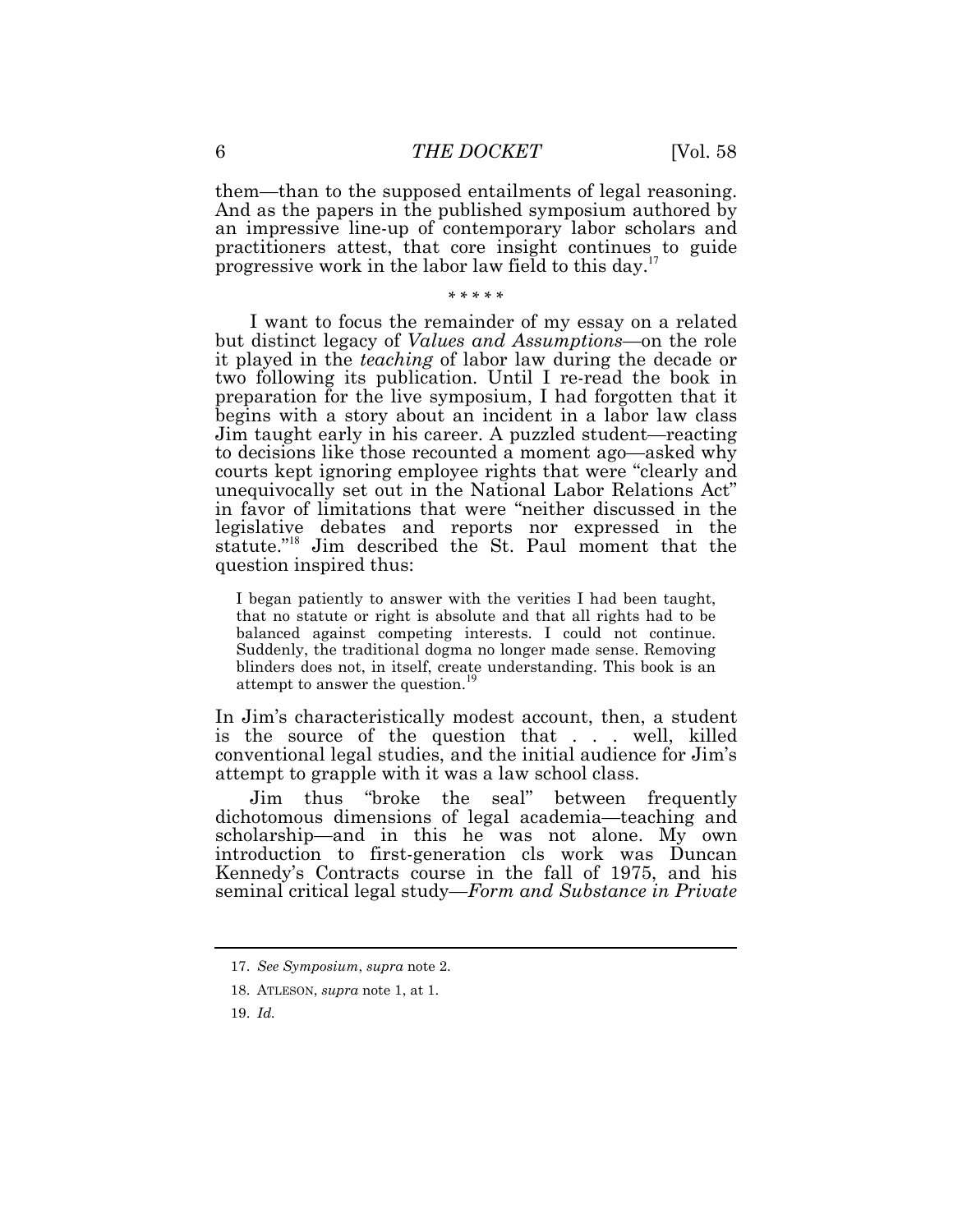Law Adjudication<sup>20</sup>—came out the following summer and Klare was likewise bringing critical scholarship to the classroom and critical pedagogy to his writing—his Contracts Jurisprudence and the First-Year Casebook<sup>21</sup> is a classic of the genre—and his success in doing so was profession otherwise extremely short on rock stars and exposés) featured Karl and fellow traveler Roberto Unger among a handful of the most popular and promising young provided a virtual roadmap of that unforgettable class. Karl confirmed when the American Lawyer (at the time an upstart publication seeking to become the Rolling Stone of a law professors in the U.S.

 In retrospect, I think that a crucial link between critical teaching and critical scholarship was the demystification project. Law students—accustomed as they were to Socratic and exam experiences that all too frequently produced the sensation of drowning in the conventional legal materials— were eager to learn "where the rocks are." And for a complex mix of reasons—to humanize the exercise of professorial power, to avenge the injustices of our own student experiences, and most of all to produce lawyers better equipped to negotiate the terrain of legal analysis and argument—scholars associated with cls were eager to help students find their footing.

 In an homage to such efforts by our own teachers, many of us who entered the legal academy in the 1980s focused our experiences: Jamie Boyle's The Anatomy of a Torts Class<sup>22</sup> and Methodology for Teaching and Learning Legal Reasoning<sup>23</sup> come quickly to mind, as does Jeremy Paul's A Bedtime Story, an engaging account of a child's dispute with his babysitter that has demonstrated to legions of beginning students that they come to law school more familiar than early publications on classroom exercises and Jenni Jaff's Frame-Shifting: An Empowering

 HARV. L. REV. 1685 (1976). 20. Duncan Kennedy, Form and Substance in Private Law Adjudication, 89

 N.Y.U. L. REV. 876 (1979) (book review). 21. Karl E. Klare, Contracts Jurisprudence and the First-Year Casebook, 54

<sup>22.</sup> James Boyle, The Anatomy of a Torts Class, 34 AM. U. L. REV. 1003 (1985).

 and Learning Legal Reasoning, 36 J. LEGAL EDUC. 249 (1986). 23. Jennifer Jaff, Frame-Shifting: An Empowering Methodology for Teaching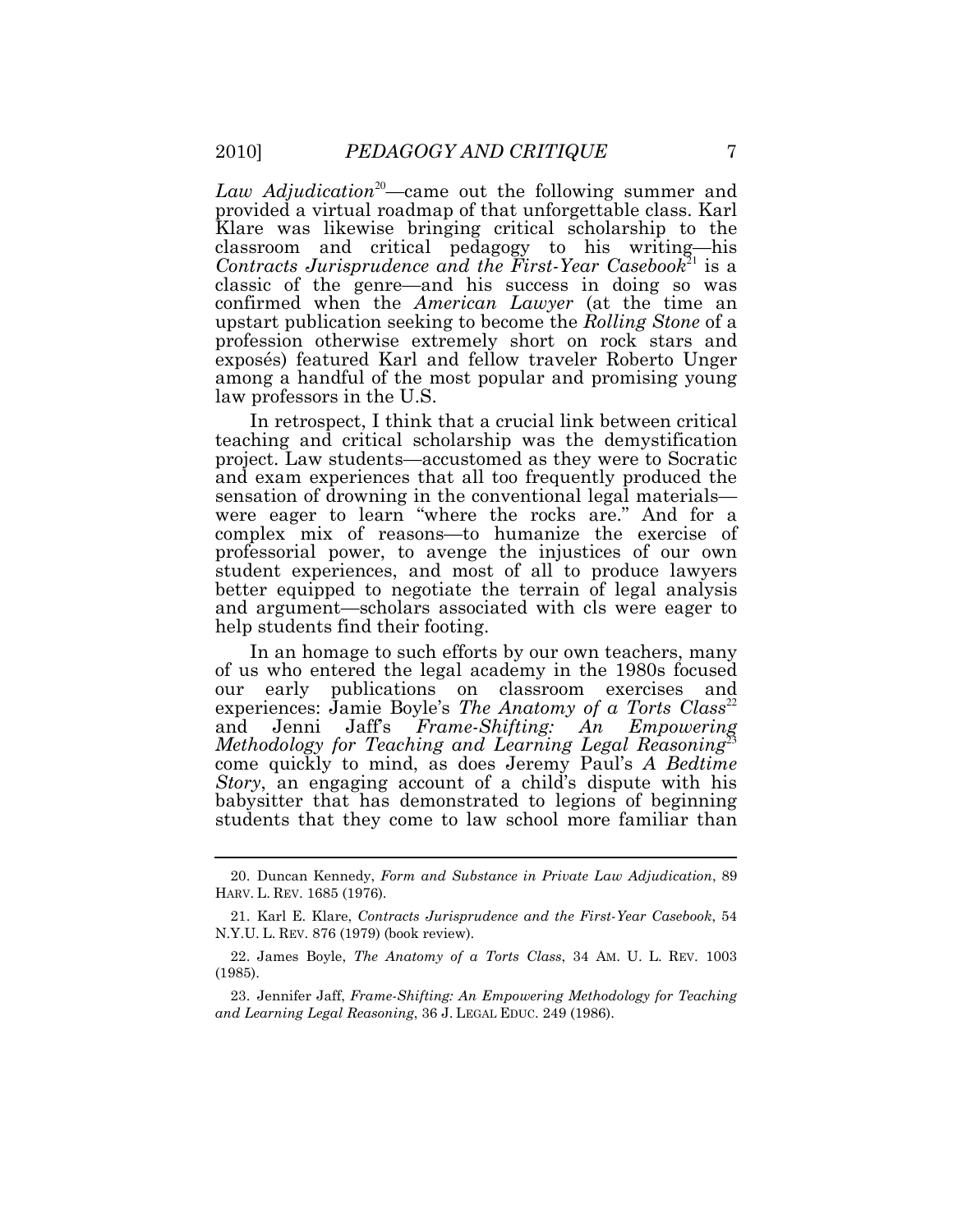they'd ever imagined with the arguments routinely deployed minutes of fame" arrived when a classroom hypothetical— included in an essay about cls and designed to prompt my labor law students to think critically about why it is that profits follow capital rather than labor—was reprinted in by American lawyers and [judges.](https://judges.24)<sup>24</sup> And my own "fifteen the "Week in Review" section of the New York Times under the caption "What the Fuss Is About."<sup>25</sup>

### \* \* \* \* \*

 Values and Assumptions was published in 1983, the year I left practice for teaching. I devoured the book in a single sitting, sorry only that I hadn't read it before I began my half-decade as an appellate lawyer for the National Labor Relations Board—where, like the priest in the rowboat, for want of a map I had plunged into the abyss on more than one occasion. Determined that things would be different for my own students, I assigned the book as required reading for my labor law class that year and for many years after.

 Early on, Values and Assumptions was a major hit with the student audience. Naturally, it held the most appeal for left-progressives who came to law school with a basic faith in law as an instrument of social justice but didn't much like most of the law they were encountering in their classes. commands repeatedly subverted by unspoken judicial exhilarating experience of seeing the emperor without For them, the book's account of benevolent legislative "values and assumptions" rendered the many adverse decisions lawless and illegitimate, producing the clothes.

 The conservatives found themselves exhilarated in a different way: "Of course we should privilege uninterrupted production and employer property rights," they would argue, a little nervous about the methodology (none dared call it judicial activism) but delighted to learn that at least something stood between private enterprise and what they

<sup>24.</sup> Jeremy Paul, A Bedtime Story, 74 VA. L. REV. 915 (1988).

 About Critical Legal Studies, 41 U. MIAMI L. REV. 505, 527-28 (1987) and the Times version at Jennifer A. Kingson, Harvard Tenure Battle Puts 'Critical Legal Studies' on Trial, N.Y. TIMES, Aug. 30, 1987, § 4 (Week in Review), at 6. 25. The hypothetical can be found in Richard Michael Fischl, Some Realism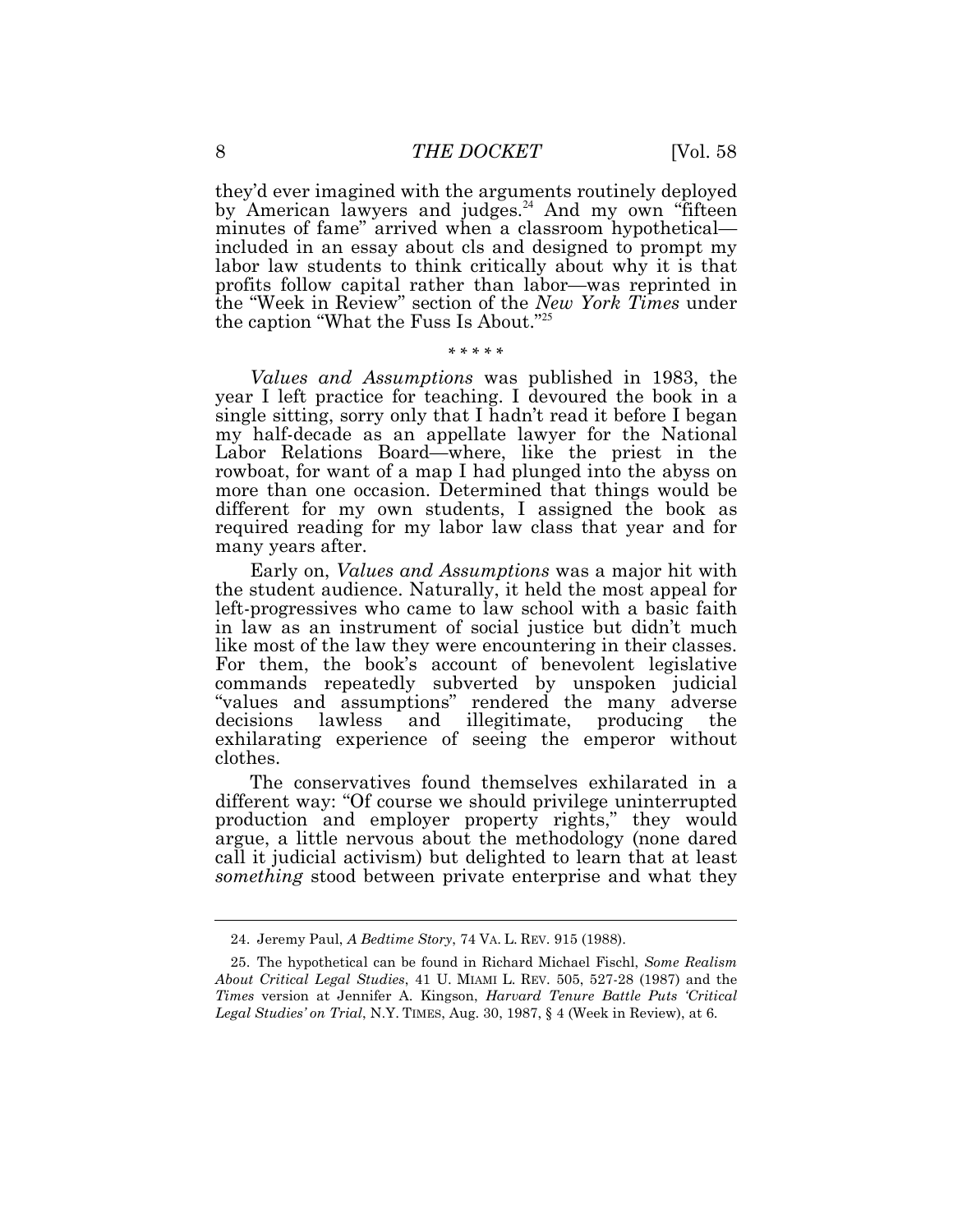perceived to be the liberal excesses of the Labor Act and the NLRB.

 The political moderates—meaning most of my students —didn't experience the exhilaration but nevertheless came away from the book and our discussions of it sobered by what they processed as the "anti-labor bias" of American courts. Moreover, they were grateful for the powerful tool that the "values and assumptions" analysis gave them for organizing and understanding the voluminous course materials; indeed, before "legal theory" developed a bad name in student circles, this was a view that seemed to be shared by my students of every political stripe.

 As the years passed, however, class discussions and exam-grading revealed that my students were increasingly nuanced arguments, many of them reading only the introductory chapter (which conveniently listed the previously mentioned Five Pillars) or a student digest of same. The exhilaration that Values and Assumptions had at stopped assigning the book as required reading. relying on sound-byte versions of the book's rich and one time generated gave way to increasingly rote and stultified analyses, and at some point in the mid-1990s I

 A number of factors, I think, had led to the diminished efficacy of "values and assumptions" analysis in my classroom. For one thing, I had myself begun to move on to enjoyed teaching the intricacies of secondary boycott and recognitional picketing law—topics that Jim's book hadn't covered—and began devoting more class time to those topics 1990s with an international network of progressive labor law scholars and practitioners (Intell), I began to emphasize international and comparative labor issues and also to question the conventional boundaries of the field by exploring immigration, poverty law, and work/family conflict issues that had not previously been on my radar. Likewise, I eagerly reconfigured my course to explore the new organizing strategies developed by the labor movement in the last decade and a half—strategies that rely less on NLRB protection and enforcement and more on collective secondary boycotts and recognitional picketing) as well as recourse to areas of work law that lie beyond the reach of the Labor Act (such as employment discrimination law, FLSA, and OSHA). As a result, many of the topics covered other interests in the labor law field. I found that I greatly each year. Moreover, as a result of my involvement in the self-help (thus increasing the importance of the limits on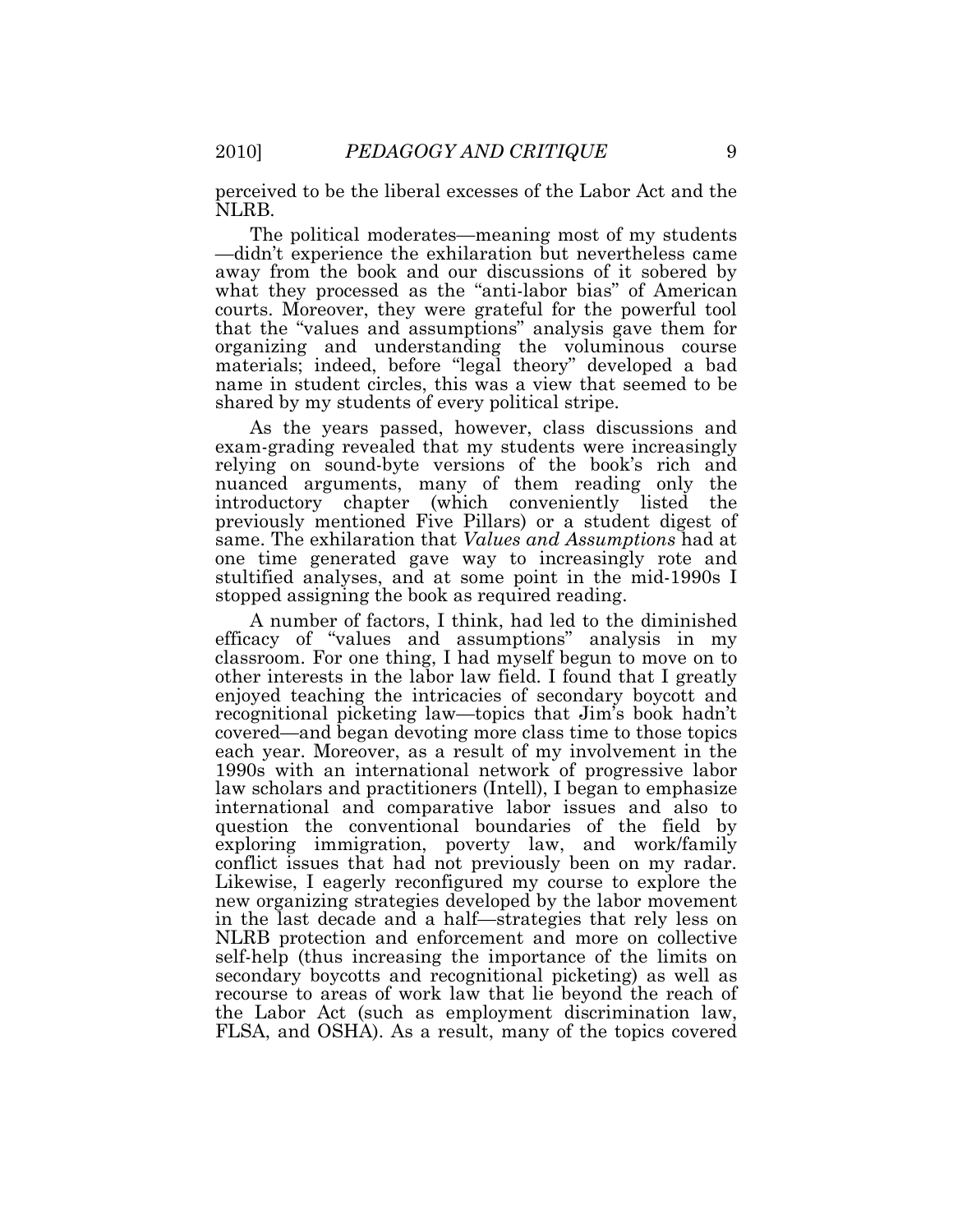in Values and Assumptions loomed less and less large in my labor courses.

 A second factor related to a generational shift in the experiences and understandings that my students were bringing to class—a shift revealed to me by an exercise I conduct each year on the first day of class, when I ask each student to write out a brief explanation of the basis for her interest in the course and to state whether she or any member of her family has ever belonged to a labor union. When I started teaching at the University of Miami in 1983, a large majority of my students responded affirmatively to the latter query, many reporting first-hand experiences in a unionized workplace. (That may seem surprising given that Florida is a right-to-work state, but public sector unions were and still are relatively robust there, and for a variety of reasons an influx of police officers and public school teachers were pursuing law degrees at Miami in the early 1980s. During that period there was likewise a substantial cohort of former and soon-to-be former unionized employees of South Florida-based airlines at various stages of bankruptcy). By contrast, in a class I taught in the spring of 2000, not one of the students reported either first-hand or familial union experience, reflecting the steep decline in union density that had occurred in Florida and most everywhere else since the early 1980s. As a result, my principal challenge in teaching the labor law course was no longer accounting for the anti-union skew of judicial decision making but was instead helping my students to understand just what a union is and why anyone would want one.

 I undertook a variety of strategies to fill that gap, at first assigning books like John Hoerr's account of the long and successful organizing campaign among the support staff at Harvard University<sup>26</sup> and Jonathan Rosenblum's account of the ill-fated Arizona copper strike of 1983.<sup>27</sup> Those books got some traction with students, but eventually I found far greater success when I started showing classic labor films (such as Bread & Roses, Matewan, and Norma Rae) that bring the experience of organizing to life for a generation

 HARVARD (1997). 26. JOHN HOERR, WE CAN'T EAT PRESTIGE: THE WOMEN WHO ORGANIZED

 STRIKE OF 1983 RECAST LABOR-MANAGEMENT RELATIONS IN AMERICA (1995). 27. JONATHAN D. ROSENBLUM, COPPER CRUCIBLE: HOW THE ARIZONA MINERS'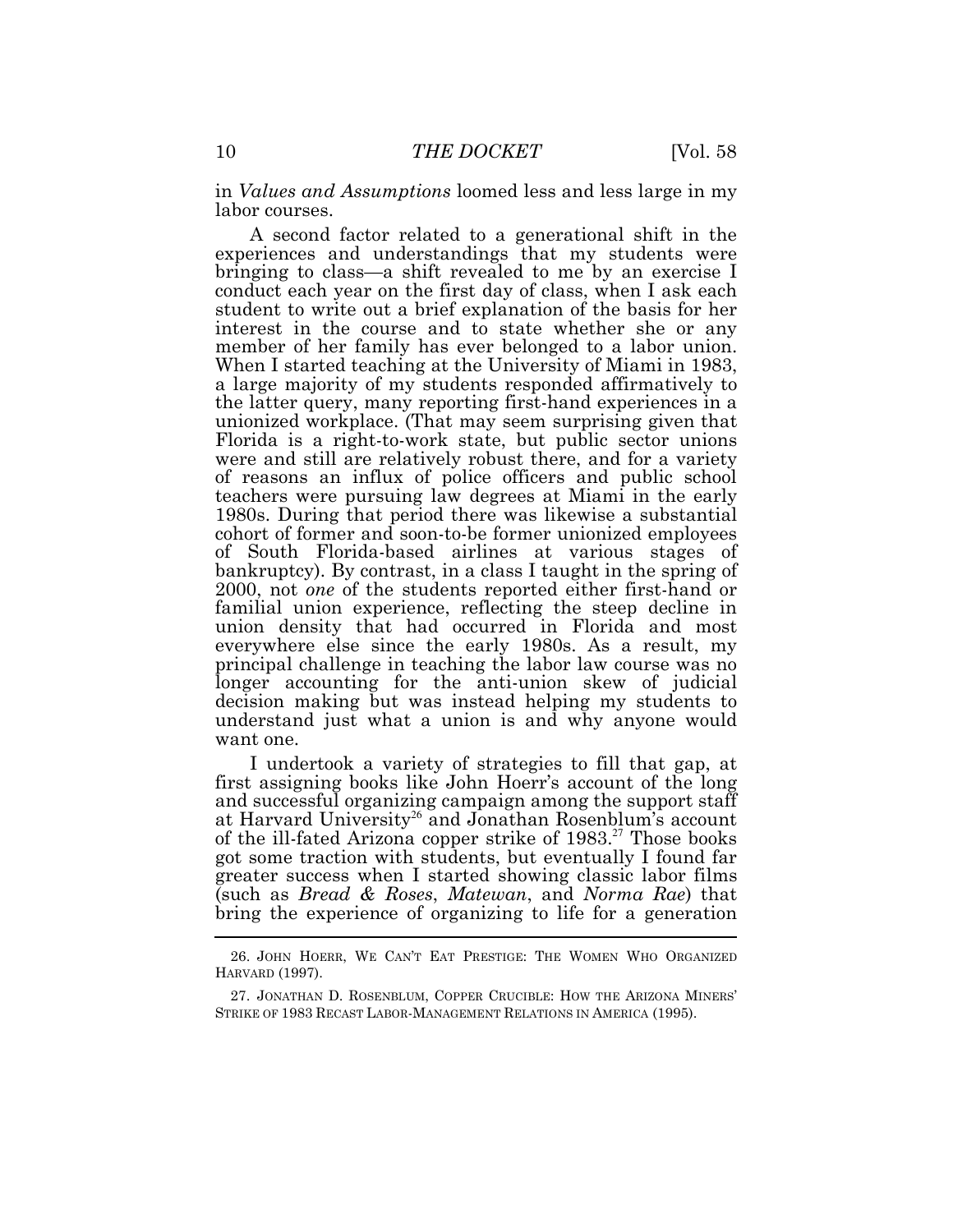seemingly more in the thrall of films than of books—or perhaps merely more comfortable with their ability to analyze the former than the latter in the presence of a book- loving law professor. Reference to such films has considerably enriched and enlivened class discussion, and perhaps at some point I'll have the courage and the energy unionize and engage in collective bargaining with me over the terms and conditions of the labor law course—an exercise that by all accounts brings the virtues as well as [compelling film.](https://compellingfilm.28)<sup>28</sup> to follow the lead of gifted classroom teachers like Roberto Corrada and Marion Crain and permit my students to the challenges of collective action and representation home to students in a manner unmatched by even the most

### \* \* \* \* \*

But perhaps the most important reason that Values and Assumptions had lost its "kick" in my classroom was that I was relying too much on the book to get its core message across to my students—and don't doubt for a moment that the message is as important to labor lawyers today as it was in 1983. In recent years, I have thus attempted to provoke my students into experiencing Jim's St. Paul moment on their own and have had considerable success by deploying the following exercise when we study Lechmere, Inc. v. NLRB,<sup>29</sup> the Supreme Court's 1992 decision permitting an employer to bar union organizers from soliciting support or distributing literature in the employee area of a shopping center parking lot or indeed anywhere else on its [property.](https://property.30)<sup>30</sup>

Here, verbatim, is the opening sentence of the Lechmere opinion:

 This case requires us to clarify the relationship between the rights of employees under § 7 of the National Labor Relations Act (NLRA

 $Labor\ Law\ Class, 46\ J.$  Legal Educ. 445 (1996). 28. See, e.g., Roberto L. Corrada, A Simulation of Union Organizing in a

<sup>29. 502</sup> U.S. 527 (1992).

 Dianne Avery, Federal Labor Rights and Access to Private Property: The NLRB and the Right to Exclude, 11 IND. REL. L.J. 145 (1989); Cynthia L. Estlund, Labor, Property, and Sovereignty After Lechmere, 46 STAN. L. REV. 305 (1994). 30. For particularly illuminating analyses of the property access issue, see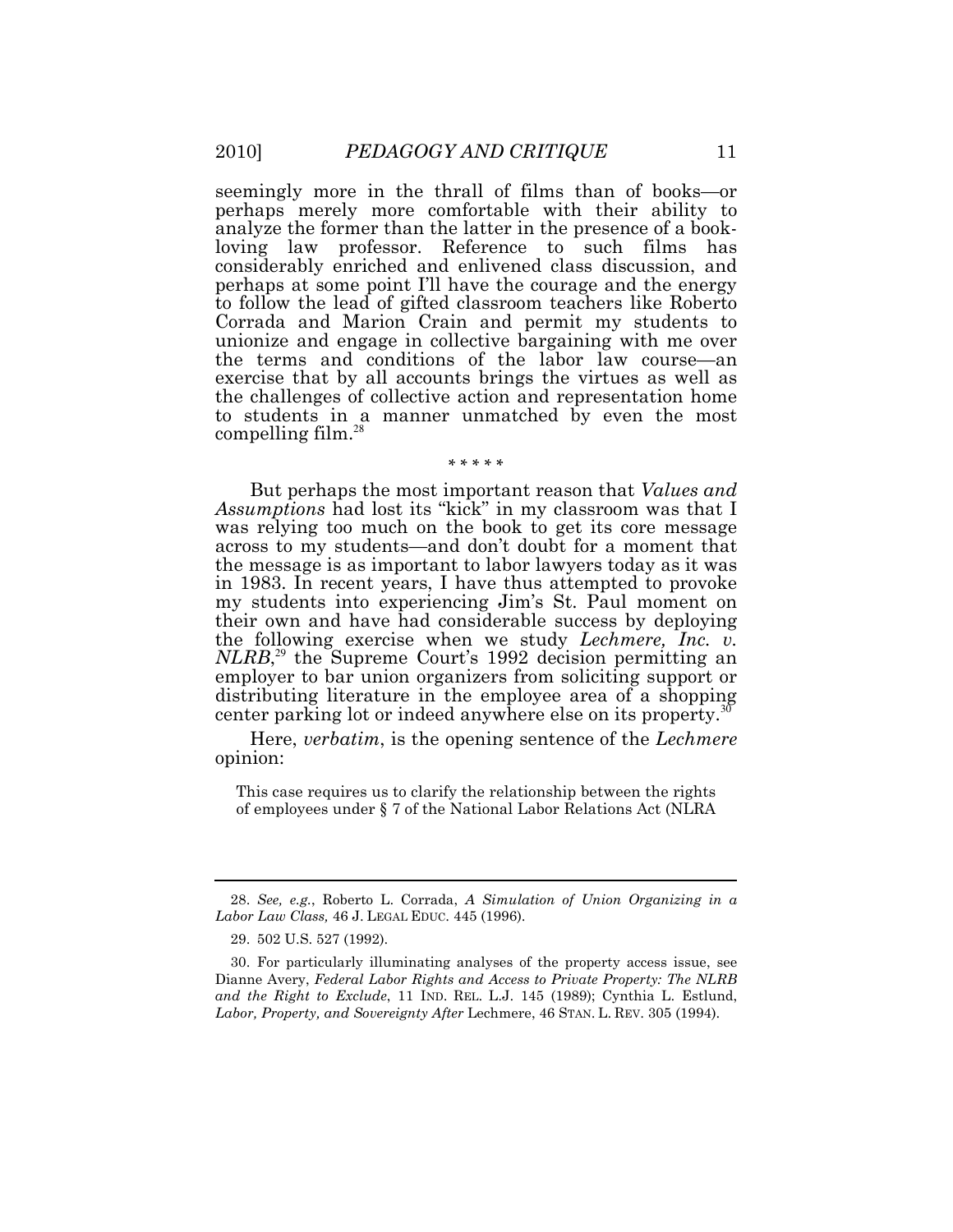or Act), 49 Stat. 452, as amended, 29 U.S.C. § 157, and the property rights of their employers.<sup>31</sup> property rights of their employers.

 And here is the question I put to my students when I ask them to read the case in preparation for class: If you were  $a$  school, and the foregoing line appeared in a student paper, what would you do with your red pen? legal research and writing instructor at an American law

 When the next class convenes, I can count on at least one of my more meticulous students to point out that we're missing a legal citation—that the sentence in question the required reference to authoritative legal materials. I am invariably tempted to follow up that response by asking what employees have to do to secure rights (a) that require no citation and (b) that win the way that employer rights do in Lechmere, but time permitting I slow things down and use the response as a springboard to the following introduces two sets of rights, those of employees and those of employers, but that only the former is accompanied by discussion.

 Let's give the Court a hand and provide the missing citation. What is it? Silence. Is it in the Labor Act? Mass shuffling of pages in the statutory supplement but otherwise continued silence. Does the Court tell us elsewhere in its opinion? More shuffling and more silence as—mirabile dictu—neither source yields an answer.

 If no one has figured out the game at this point, I typically pose my next question: Well, where do property rights usually come from? I'll sometimes add a "From God?" and then riff a bit on the Baltimore Catechism, but someone will eventually force me back on track and respond that state common law is ordinarily the source of property rights. And that prompts my next question: If employer property rights come from state common law, what should happen when they conflict with federal statutory rights? Quite a few students are able to respond to this one by referring to the rock-paper-scissors hierarchy of legal authority: statutes trump common law and federal law trumps state law, so federal statutory rights should handily play scissors to the paper of state common law. So why, I then ask, did just the opposite happen here?

<sup>31. 502</sup> U.S. at 529.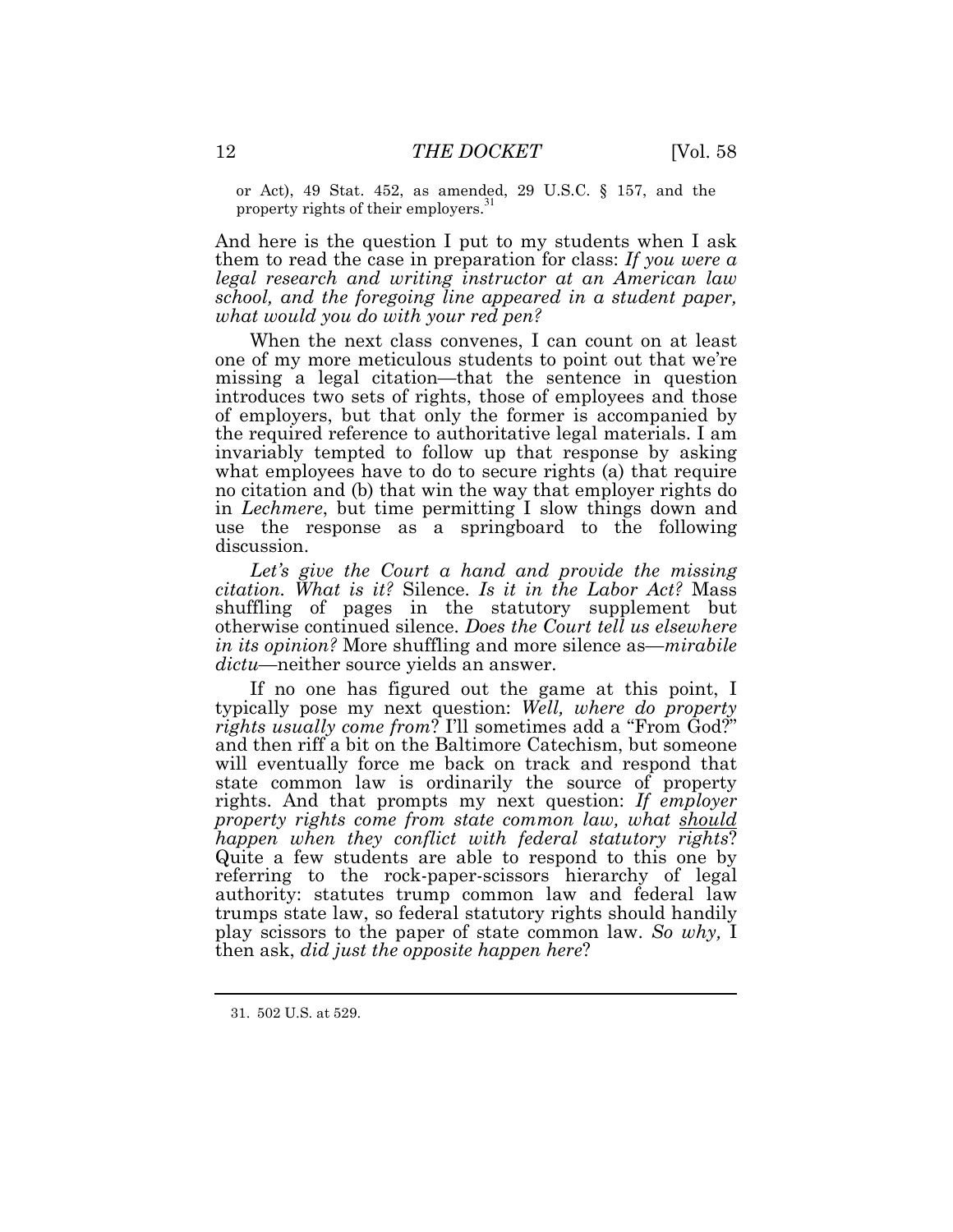This frequently leads to a useful digression about responsible for breaking the federal statutory scissors in Lechmere—i.e., whether a statute interpreted to give union organizers access to the public areas of privately owned shopping centers might constitute a "taking" under the reading of the Labor Act constitutionally infirm it would almost surely have come right out and said  $so^{32}$  and (b) the Court's decision in Pruneyard Shopping Center v. Robins<sup>33</sup>— decision granting free speech rights to individuals in public areas of shopping centers—pretty strongly suggests that a grant of such access to labor organizers under federal law wouldn't constitute a "taking" either. whether the rock of the U.S. Constitution might be Fifth Amendment—but this line of reasoning doesn't get us very far, since (a) if the Supreme Court meant to declare a rejecting a "takings" challenge to a California state court

So I continue: Let's assume that the Court is right and that, when it comes to union organizing, state common law property rights <u>do</u> trump federal statutory rights. If that's the case, what result if <u>Lechmere</u> arose in California? Someone eventually figures out that the employer might have a difficult time, since after Pruneyard California employers don't enjoy a state property law right to bar shopping center access for individuals engaged in expressive activities. Can this possibly be what Congress intended— that in each case the NLRB is required to examine the particulars of local property law and that employee statutory rights will turn on the results of that inquiry? Is this a plausible reading of the <u>National</u> Labor Relations Act? I don't tell them at this point that the NLRB has adopted precisely that interpretation of *Lechmere* and thus looks to state law in order to determine whether the employer in a sense until you think about it for ten seconds. (To be sure, I like the Board's results, which tend to be far more favorable to organizer access claims than the common law that conservative Supreme Court Justices think they remember from law school. But as a method of interpreting a federal particular case in fact has a right to limit union access to the property in question<sup>34</sup>—an approach that makes perfect

<sup>32.</sup> See Lechmere, Inc. v. NLRB, 502 U.S. 527 (1992) (no such luck).

<sup>33. 447</sup> U.S. 74 (1980).

 Farms, Inc. 311 N.L.R.B. 437, 439 (1993). 34. See, e.g., Farm Fresh, Inc., 332 N.L.R.B. 1424, 1425-26 (2000); Bristol